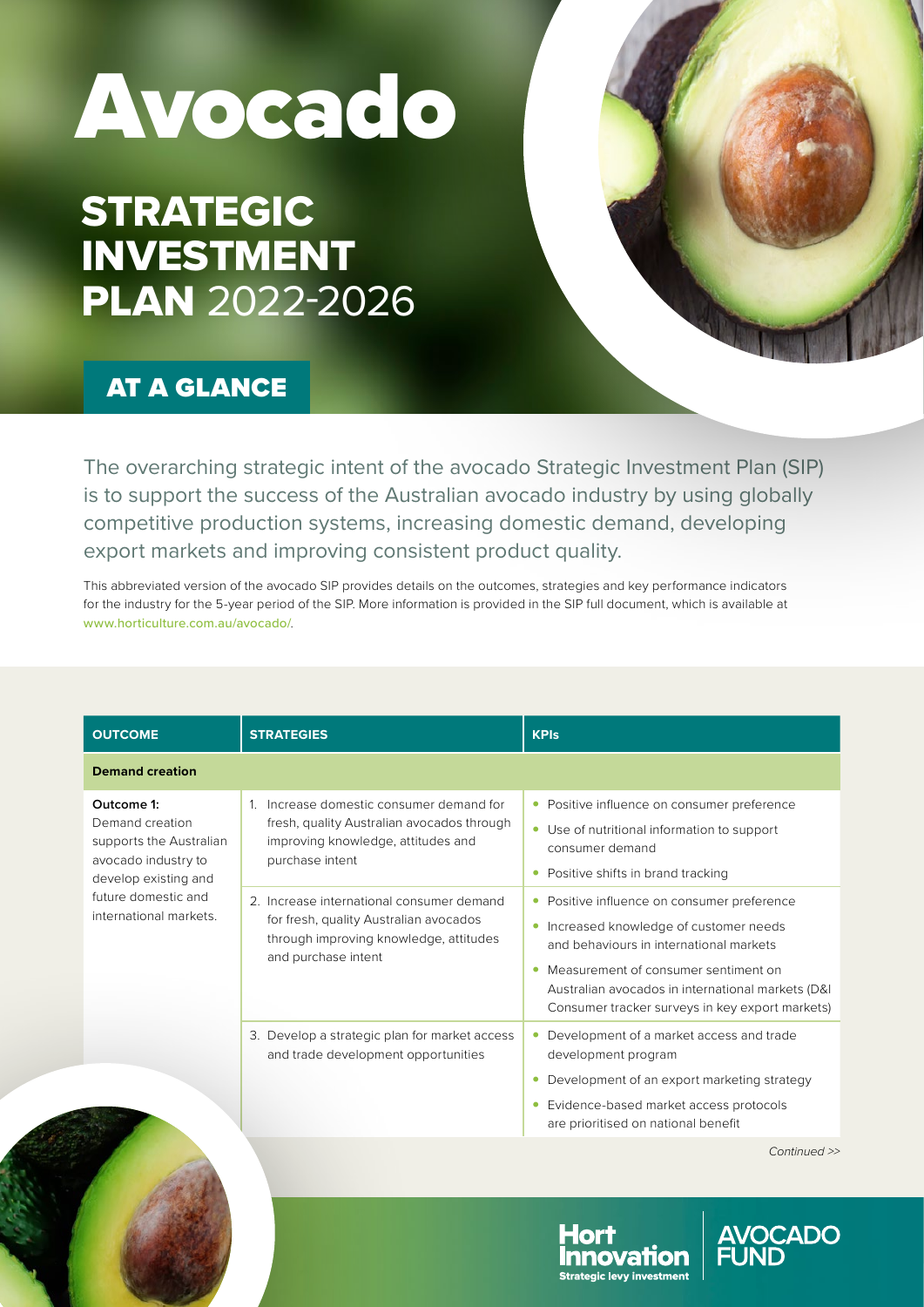| <b>OUTCOME</b>                                                                                                                                                                                                                                                                                                          | <b>STRATEGIES</b>                                                                                                                                                      | <b>KPIs</b>                                                                                                                                                                                                                                                                                                             |  |  |
|-------------------------------------------------------------------------------------------------------------------------------------------------------------------------------------------------------------------------------------------------------------------------------------------------------------------------|------------------------------------------------------------------------------------------------------------------------------------------------------------------------|-------------------------------------------------------------------------------------------------------------------------------------------------------------------------------------------------------------------------------------------------------------------------------------------------------------------------|--|--|
| <b>Demand creation</b>                                                                                                                                                                                                                                                                                                  |                                                                                                                                                                        |                                                                                                                                                                                                                                                                                                                         |  |  |
| Outcome 1: (continued)<br>Demand creation<br>supports the Australian<br>avocado industry to<br>develop existing and<br>future domestic and<br>international markets.                                                                                                                                                    | 4. Improve technical access to high-value<br>markets as identified within the export<br>strategy                                                                       | • Technical access to selected export markets is<br>supported (e.g., case studies)<br>• Increased exporter satisfaction with progress on<br>agreed market access priorities<br>(e.g., case studies)                                                                                                                     |  |  |
|                                                                                                                                                                                                                                                                                                                         | 5. Identify opportunities to increase the use<br>of Australian avocados through alternative<br>menu use in foodservice channels                                        | • Avocado businesses engaged to improve supply<br>to the domestic foodservice sector<br>• Training programs offered to foodservice<br>providers in collaboration with the<br>avocado sector                                                                                                                             |  |  |
|                                                                                                                                                                                                                                                                                                                         | 6. Engage retailers in joint business planning                                                                                                                         | • Retailer feedback on the value of joint business<br>planning initiatives                                                                                                                                                                                                                                              |  |  |
| Industry supply, productivity and sustainability                                                                                                                                                                                                                                                                        |                                                                                                                                                                        |                                                                                                                                                                                                                                                                                                                         |  |  |
| Outcome 2:<br>The Australian avocado<br>industry has improved<br>profitability, efficiency<br>and sustainability<br>through globally<br>competitive production<br>systems, orchard<br>management, varieties,<br>innovative research<br>and development (R&D)<br>and sustainable best<br>management practices<br>(BMPs). | 1. Identify and evaluate high-performing<br>commercial rootstock varieties in major<br>growing regions                                                                 | • Availability of new knowledge for growers on the<br>performance of commercial rootstock varieties<br>from global and Australian variety managers and<br>programs under Australian conditions<br>• Establishment of comprehensive and grower-led<br>Regional Variety Trial (RVT) sites across major<br>growing regions |  |  |
|                                                                                                                                                                                                                                                                                                                         | 2. Develop improved orchard management<br>practices to increase productivity, yield<br>consistency and fruit quality based on<br>improved knowledge of tree physiology | • Availability of new knowledge for growers<br>on how to manage canopies in low and<br>high-density production systems<br>• Availability of new knowledge for growers<br>to enable orchard yield consistency and manage<br>quality in the supply chain                                                                  |  |  |
|                                                                                                                                                                                                                                                                                                                         | 3. Reduce costs of production through<br>identification and adaptation of<br>technologies                                                                              | • Technologies and approaches to improve cost<br>efficiencies are identified and shared with<br>growers                                                                                                                                                                                                                 |  |  |
|                                                                                                                                                                                                                                                                                                                         | 4. Develop and optimise fit for purpose pest<br>and disease management strategies                                                                                      | • Development of pest and disease management<br>strategies that mitigate crop loss in collaboration<br>with growers                                                                                                                                                                                                     |  |  |
|                                                                                                                                                                                                                                                                                                                         | 5. Enhance crop pollination and resilience<br>though improved pollination security and<br>understanding of avocado crop pollination<br>requirements                    | • Evidence of sustainable honey bee health<br>through surveillance data                                                                                                                                                                                                                                                 |  |  |
|                                                                                                                                                                                                                                                                                                                         | 6. Apply a systems research approach to<br>improving quality of Australian avocados<br>throughout the supply chain                                                     | • Evidence of increased product quality<br>management across avocado supply chains                                                                                                                                                                                                                                      |  |  |

*Continued >>*

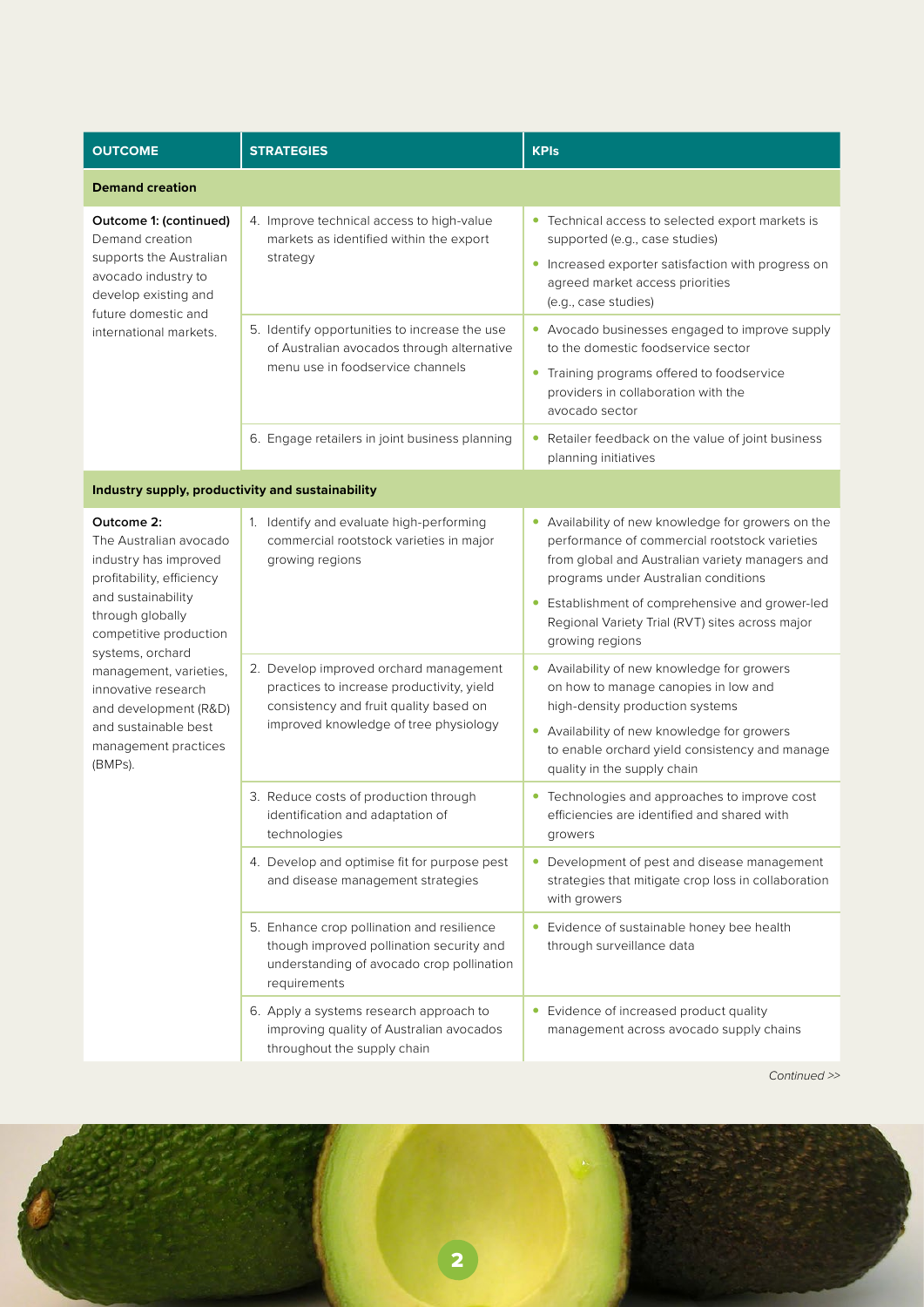| <b>OUTCOME</b>                                                                                                                                                                                                                                                      | <b>STRATEGIES</b>                                                                                                                                                                                                                                                                                                                   | <b>KPIs</b>                                                                                                                                                                                                                                                                                                                                                                       |  |  |
|---------------------------------------------------------------------------------------------------------------------------------------------------------------------------------------------------------------------------------------------------------------------|-------------------------------------------------------------------------------------------------------------------------------------------------------------------------------------------------------------------------------------------------------------------------------------------------------------------------------------|-----------------------------------------------------------------------------------------------------------------------------------------------------------------------------------------------------------------------------------------------------------------------------------------------------------------------------------------------------------------------------------|--|--|
| Industry supply, productivity and sustainability                                                                                                                                                                                                                    |                                                                                                                                                                                                                                                                                                                                     |                                                                                                                                                                                                                                                                                                                                                                                   |  |  |
| Outcome 2: (continued)<br>The Australian avocado<br>industry has improved<br>profitability, efficiency<br>and sustainability<br>through globally<br>competitive production<br>systems, orchard<br>management, varieties,<br>innovative R&D and<br>sustainable BMPs. | 7. Prioritise the major crop protection gaps<br>through a Strategic Agrichemical Review<br>Process (SARP)*                                                                                                                                                                                                                          | • Coordinated industry priority setting with a clear<br>outlook of gaps and risks in existing pest control<br>options<br>• Industry priority needs published and shared<br>with stakeholders, including registrants                                                                                                                                                               |  |  |
|                                                                                                                                                                                                                                                                     | 8. Provide regulatory support and<br>co-ordination for crop protection<br>regulatory activities with the potential to<br>impact plant protection product access,<br>both in Australia and internationally*                                                                                                                          | • Regulatory Risk Assessments maintained                                                                                                                                                                                                                                                                                                                                          |  |  |
|                                                                                                                                                                                                                                                                     | 9. Generate residue, efficacy and crop<br>safety data to support applications to<br>the Australian Pesticides and Veterinary<br>Medicines Authority (APVMA) to gain,<br>maintain or broaden access to priority<br>uses for label registrations and/or minor<br>use permits for crop protection needs*                               | • Data to support applications to the APVMA<br>and the establishment of Maximum Residue<br>Limits (MRLs)                                                                                                                                                                                                                                                                          |  |  |
| <b>Extension and capability</b>                                                                                                                                                                                                                                     |                                                                                                                                                                                                                                                                                                                                     |                                                                                                                                                                                                                                                                                                                                                                                   |  |  |
| Outcome 3:<br>Improved capability<br>and innovative culture<br>in the Australian<br>avocado industry<br>maximises adoption<br>of best practices<br>and innovation in<br>productivity and<br>demand.                                                                 | 1. Deliver tailored extension and<br>communication services to support<br>positive change in the areas of<br>export development and capability,<br>domestic demand creation and BMPs<br>in quality throughout the supply chain,<br>biosecurity, sustainable orchard systems<br>and integrated pest and disease<br>management (IPDM) | • Establishment of a baseline and then increased<br>share of industry (ha) with positive change in<br>knowledge, attitude, skills and aspiration (KASA)<br>and practice concerning targeted high priority<br>areas<br>Establishment of a baseline and then increased<br>share of industry (ha) that are implementing<br>targeted high priority areas (e.g., export<br>capability) |  |  |
|                                                                                                                                                                                                                                                                     | 2. Provide the opportunity for engagement<br>between industry, across tree crop<br>producers and other stakeholders to<br>innovate                                                                                                                                                                                                  | • Grower satisfaction with growth in cooperation<br>within industry and across industries leading to<br>business and industry innovations (i.e., survey<br>data)                                                                                                                                                                                                                  |  |  |
|                                                                                                                                                                                                                                                                     | 3. Foster regional capacity and strengthen<br>industry leadership through initiatives<br>and training                                                                                                                                                                                                                               | • Increased capacity – active participation in the<br>industry – of leadership participants                                                                                                                                                                                                                                                                                       |  |  |